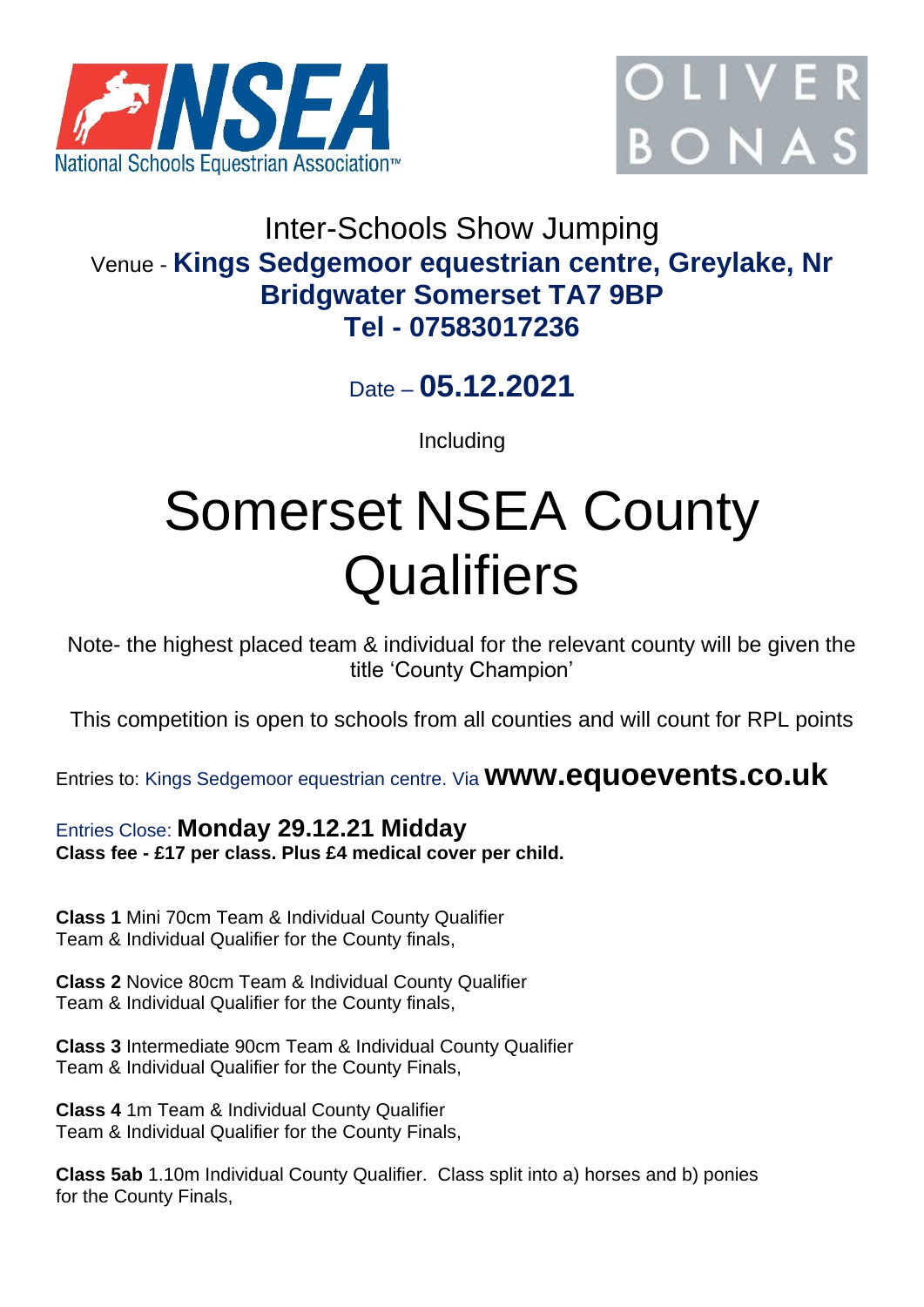Entry Fee: £17 per class Paramedic First Aid Cover £4 Per rider for the day. Entries via [www.equoevents.co.uk](http://www.equoevents.co.uk/)

Enquiries – [info@kingssedgemoorequestrian.co.uk](mailto:info@kingssedgemoorequestrian.co.uk)

Disclaimer - No responsibility can be taken by the organisers for any accident or damage to competitors, attendants, animals, spectators, or their property, or vehicles of any description. By entering this competition, the exhibitor of any horse or pony accepts that Kings Sedgemoor EC, the organiser or any of the officers of the show will not be held responsible or accountable for anything that may happen from any cause or circumstance whatsoever to any persons, exhibitors or their servants or to any animal or article or property brought into the show ground

#### **Your Responsibility**

All persons attending the event must take all reasonable precautions to avoid and prevent accidents and must obey instructions given by the Organiser or by officials and stewards on its behalf.

### **All competitors and those associated with their school are the responsibility of the Team Manager whilst at the competition**

#### **All enquiries are to be made by the Team Manager please.**

#### **TV & Photography**

Please note that professional photographers will be present at NSEA competitions. There may also be TV cameras at the Championships. Please indicate on the entry form if you do not wish to appear in press coverage/ TV or photos taken by our official photographers

#### **Child Protection & Safeguarding**

If you have any concerns, please contact the NSEA on tel 07552 836032 / [competition@nsea.co.uk](mailto:competition@nsea.co.uk) to be put in contact with our designated Child Protection Officer. If you have immediate concerns, you can contact Childline tel 0800 1111 or NSPCC tel 0808 800 5000

#### **General information**

Please ensure that you do not muck out your horsebox onto the Car Park. Take all litter home with you. All dogs must be kept on leads at all times. Any dog mess must be cleared up.

Outside assistance will not be tolerated- and could result in elimination. NSEA affiliated competitors only may warm up & compete horses on the show ground

All competitions, parents and representatives from every school must ensure that they act courteously to stewards and officials at all times. Most of them are volunteers and rudeness is not acceptable.

In the event of cancellation, your entry will be refunded on receipt of a sae, less £5 per cheque admin fee. Have a good day!

## **Rules NSEA General Rules 2021-22** Note- NSEA Rules- hair up please.

**Start Times** will be available on the NSEA website 2 days before the competition [www.nsea.org.uk](http://www.nsea.org.uk/) or [www.kingssedgemoorequestrian.co.uk](http://www.kingssedgemoorequestrian.co.uk/)

PRACTISE GOOD **HAND HYGIENE**